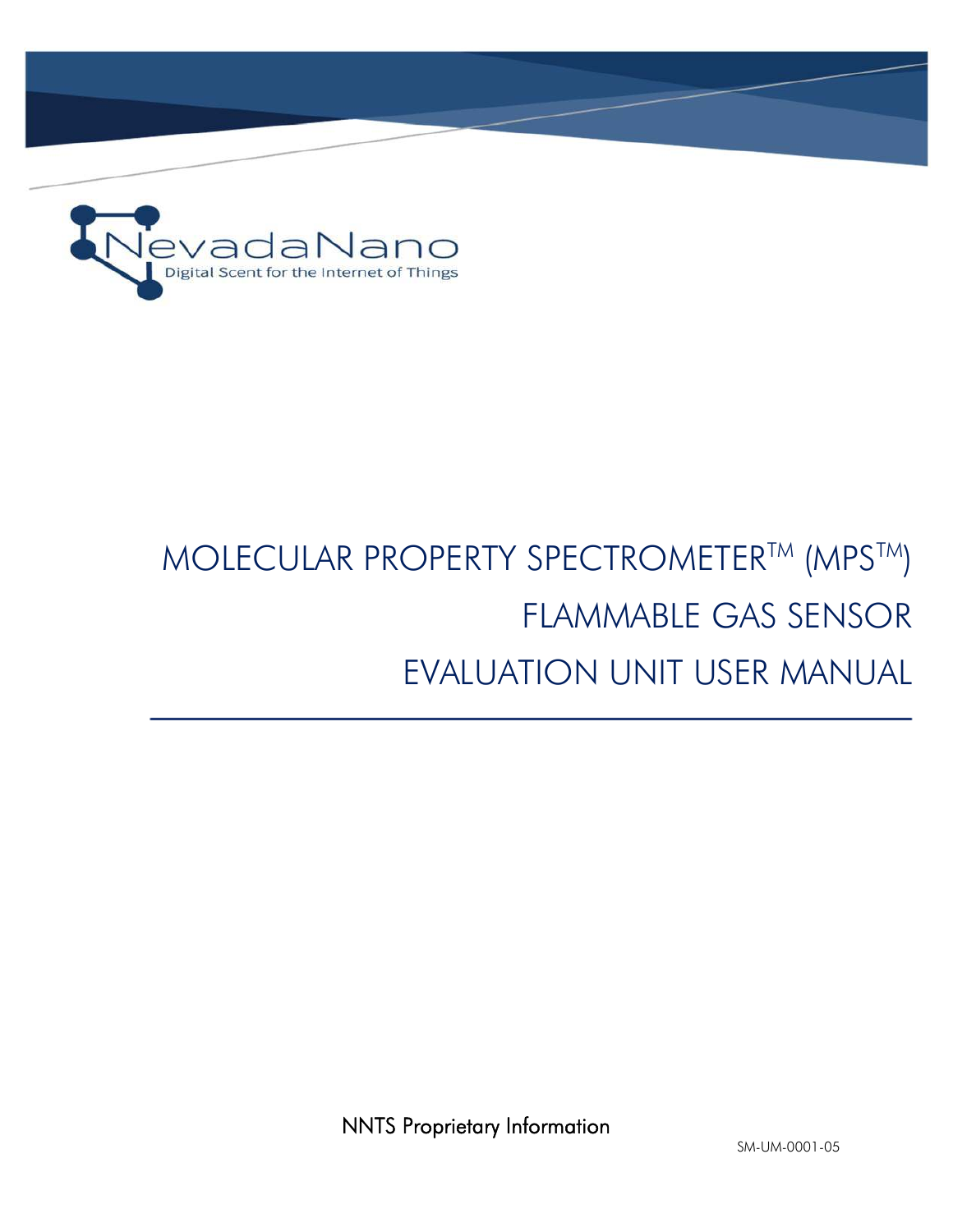

#### **Notices**

SM-UM-0001-05 Copyright © 2020 Nevada Nanotech Systems Inc. All rights reserved. 1395 Greg Street, Suite 102 Sparks, Nevada 89431

#### All Rights Reserved

This publication is protected by copyright and all rights are reserved. No part of it may be reproduced or transmitted by any means or in any form, without prior consent in writing from NevadaNano.

The information in this document has been carefully checked and is believed to be accurate. However, changes are made periodically. These changes are incorporated in the newer publication editions. NevadaNano may improve and/or change products described in this publication at any time. Due to continuing system improvements, NevadaNano is not responsible for inaccurate information which may appear in this manual. For the latest product updates, consult the NevadaNano website at www.nevadanano.com. In no event will NevadaNano be liable for direct, indirect, special exemplary, incidental, or consequential damages resulting from any defect or omission in this document, even if advised of the possibility of such damages.

In the interest of continued product development, NevadaNano reserves the right to make improvements in this document and make the products it describes at any time, without notices or obligation.

The Molecule logo is a trademark of Nevada Nanotech Systems Inc. Use of the logos for commercial purposes without the prior written permission of NevadaNano may constitute trademark infringement and unfair competition in violation of federal and state laws.

NevadaNano, the Molecule logo, Molecular Property Spectrometer, and MPS are trademarks of Nevada Nanotech Systems Inc.

Other trademarks and trade names may be used in the document to refer to either the entities claiming the marks and names or their products. Nevada Nanotech Systems Inc. disclaims any proprietary interest in trademarks and trade names other than its own.



#### Please Recycle

Shipping materials are recyclable. Please save them for later use, or dispose of them appropriately.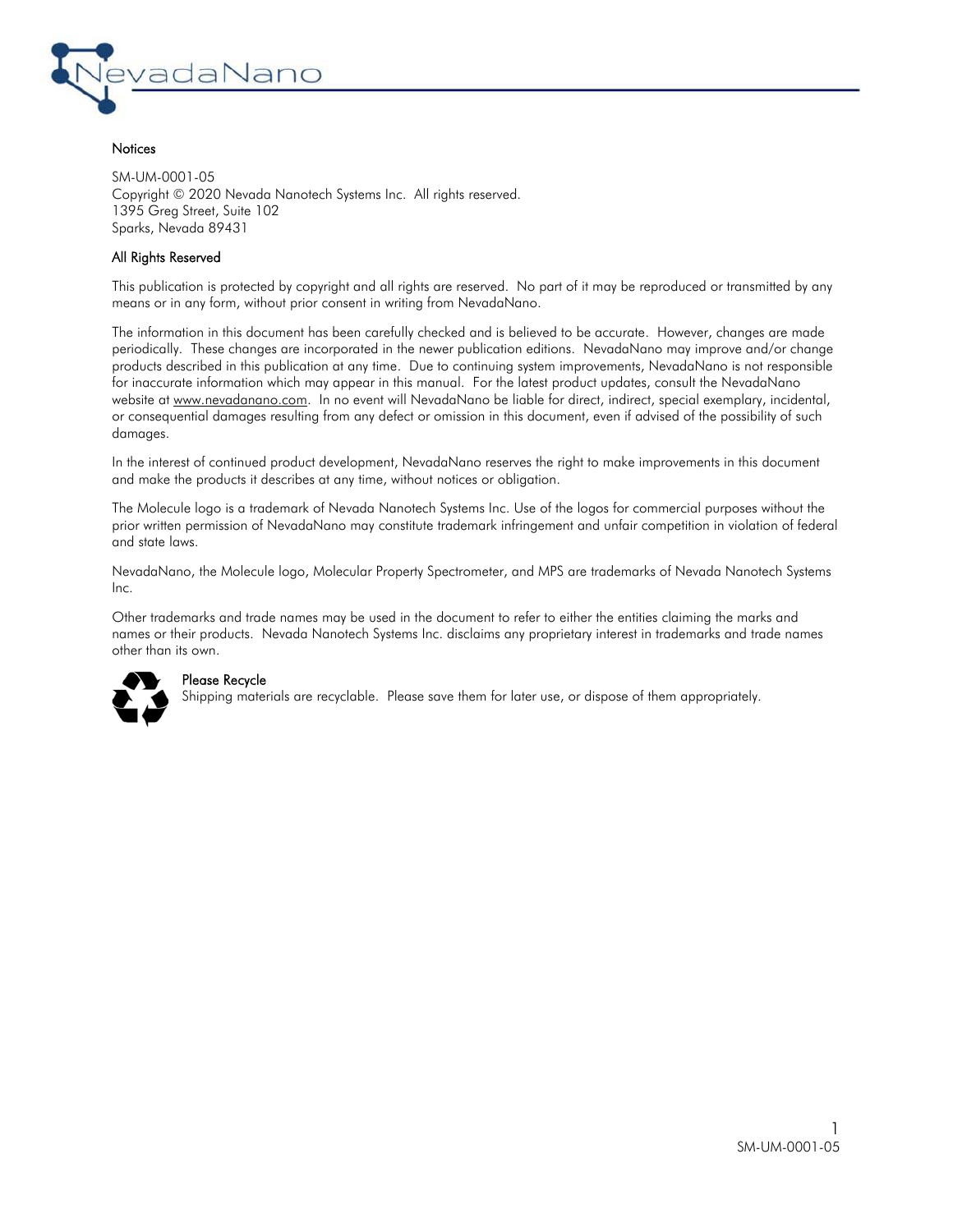

## Contents

| $\mathbf{1}$ .   |      |  |  |  |
|------------------|------|--|--|--|
|                  | 1.1. |  |  |  |
| 2.               |      |  |  |  |
|                  | 2.1. |  |  |  |
|                  | 2.2. |  |  |  |
|                  | 2.3. |  |  |  |
|                  | 2.4. |  |  |  |
|                  | 2.5. |  |  |  |
| 3.               |      |  |  |  |
|                  | 3.1. |  |  |  |
|                  | 3.2. |  |  |  |
| $\overline{4}$ . |      |  |  |  |
| 5.               |      |  |  |  |
|                  |      |  |  |  |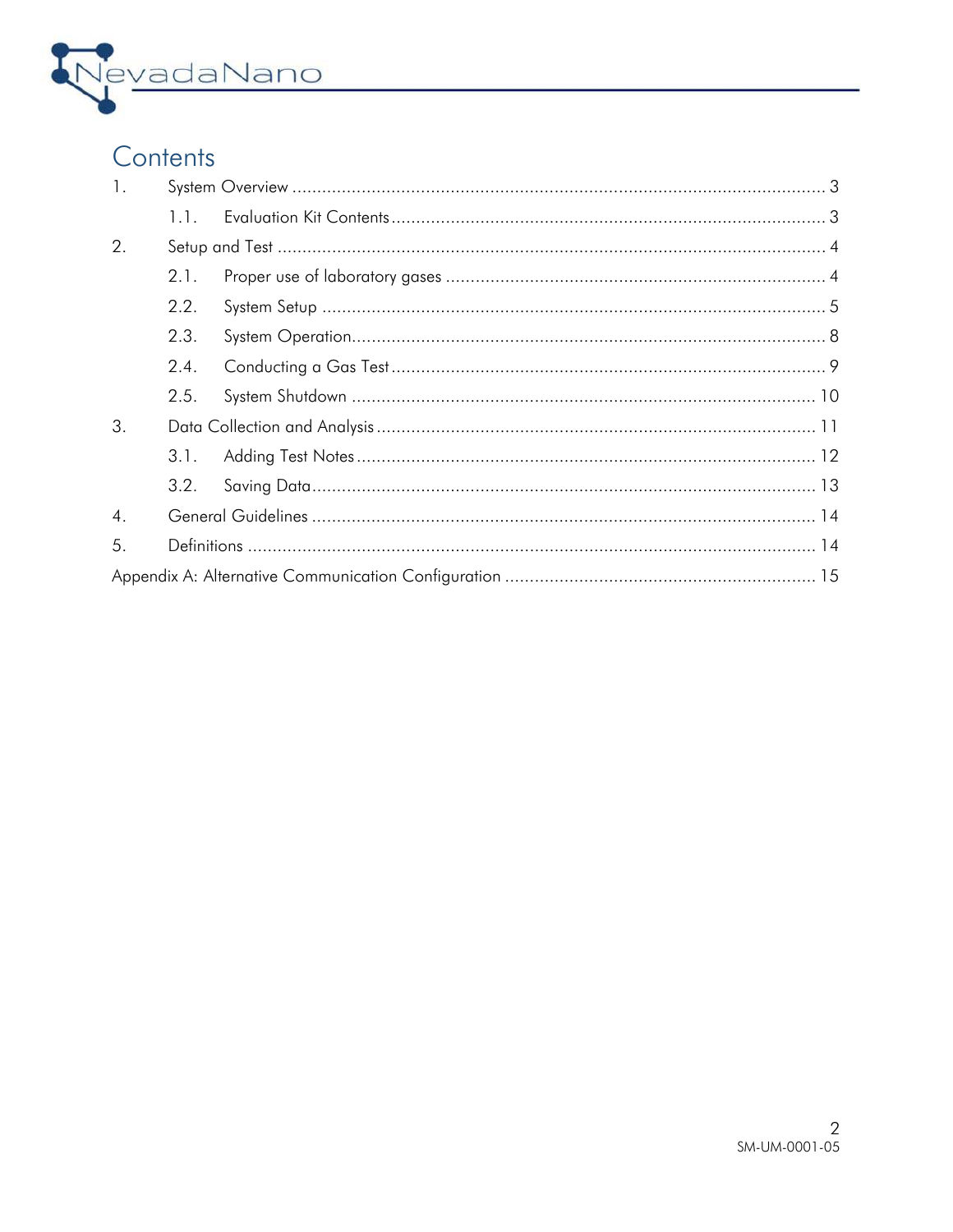

### 1. System Overview

The Molecular Property Spectrometer™ (MPS™) Flammable Gas Sensor Evaluation Unit is a user-friendly sensor system developed for assessing flammable gas detection performance. The evaluation system is shown in Figure 1. The sensor is  $20.0 \times 16.6$  mm with 1.52 mm diameter connector pins and connects to a provided evaluation PCB for communication with a PC (USB) or breakout to individual sensor signals (optional 5-wire harness). The sensor contains the MPS sensing element, environmental sensor, microprocessor, and supporting electronics. A quarter-turn plastic gas mask and housing is included to provide a sealed headspace above the sensor for test gas delivery.



Figure 1 - (a) MPS™ S4 Flammable Gas Sensor, PCB with housing, gas-delivery mask, and USB A-tomicro-B cable. (b) Sensor bottom-side detail.

### 1.1. Evaluation Kit Contents

The complete MPS™ Flammable Gas Sensor Evaluation Unit kit consists of:

- MPS<sup>™</sup> Sensor Interface Software and Drivers
- $\bullet$  Evaluation PCB + housing
- Gas delivery mask with integrated barbs
- USB A-to-micro-B cable
- 1/4" Tygon tubing (McMaster: 6516T17)
- Micro USB plug (not shown--optional)
- MPSTM S4 Flammable Gas Sensor (sold separately)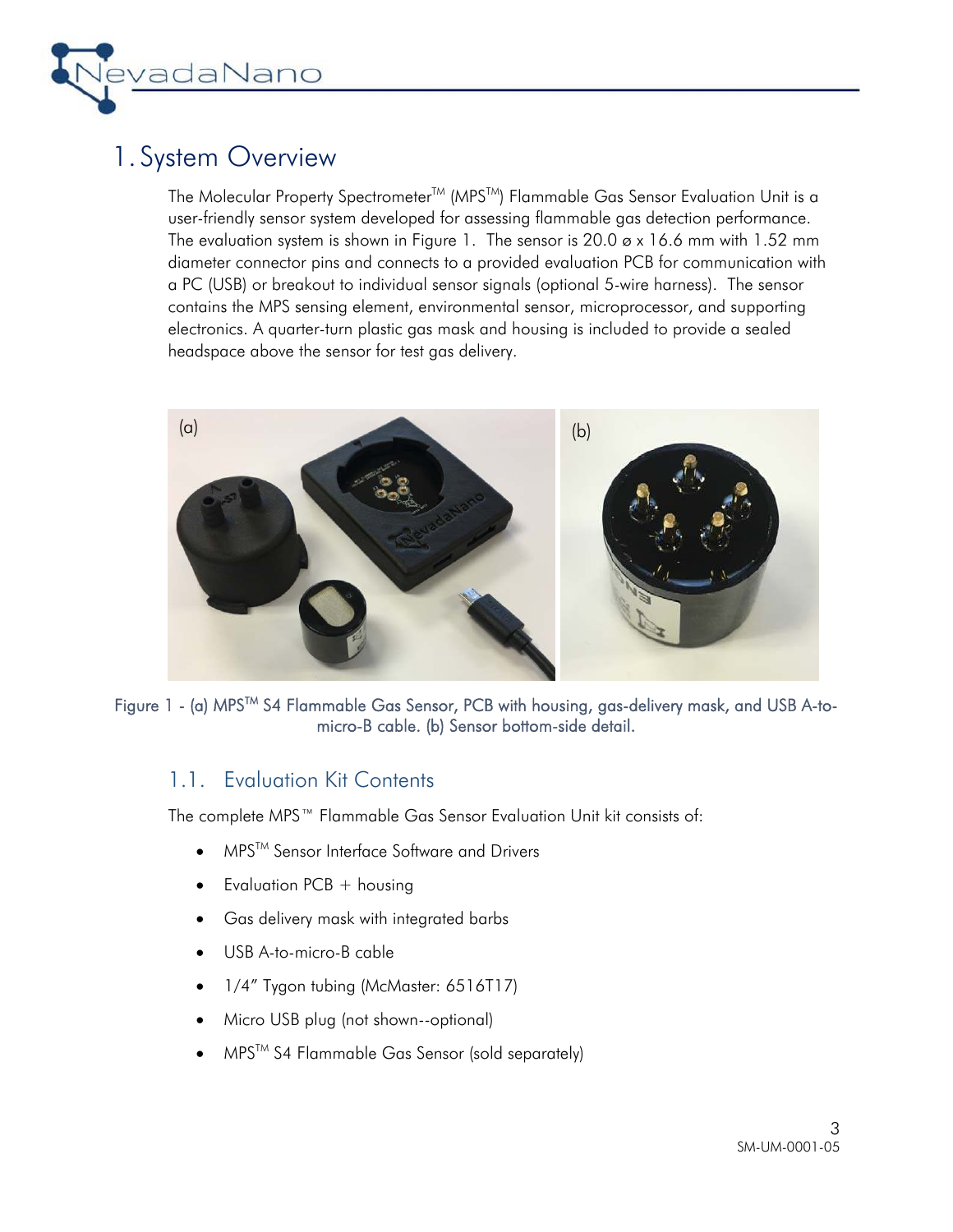

## 2. Setup and Test

### 2.1. Proper use of laboratory gases

The MPS Flammable Gas Sensor is capable of sensing the composition of the air. During operation, all composition variations due to environmental factors (temperature, pressure, and humidity) are automatically compensated out in order to report accurate gas concentration readings. The sensor, however, cannot compensate out the effects of massive, instantaneous changes to the constituent fractions of, for example, nitrogen, oxygen, or argon in the air. Such changes are extremely unlikely, if not impossible, in the real world; they can however easily occur when switching between different compressed gas tanks.

To adequately simulate the real-world application (Figure 2a) in a laboratory test environment, the same type of "air" must be used as the carrier for both the "air-only" condition and the "air + flammable gas" condition. This methodology must be maintained throughout the test. An example of a proper protocol is shown in Figure 2b. Examples of incorrect (non-"realworld") gas delivery protocols are shown in Figure 2c and Figure 2d. In these cases, the analyte carrier gas is not the same as the baseline gas. Using a variation of the "incorrect" procedure will introduce a bias or offset into the MPS' measurements of analytes (just as, for example, testing a catalytic-bead type sensor using nitrogen as the carrier "air" would—since, in that case, the catalyst requires oxygen to work.)

The **best practice for performance testing** in a laboratory is to use a humidified, zero-air background, followed by a switch to a humidified analyte stream with the same zero-air composition serving as the balance gas, then a switch back to humidified zero-air to clear the test chamber. This best mimics real-world scenarios.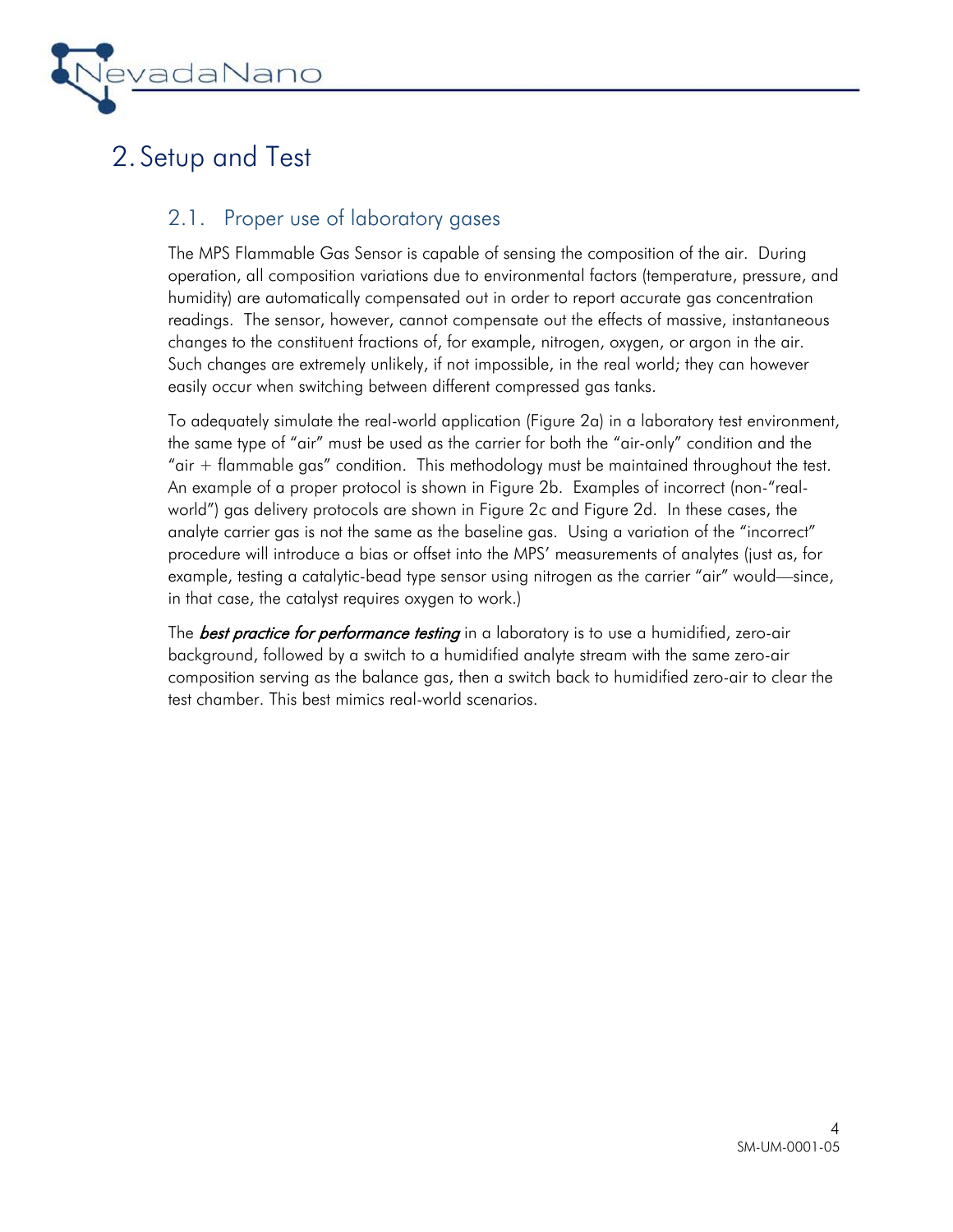



Figure 2 – (a) The real-world flammable gas leak scenario. (b) The method for simulating the realworld scenario in a laboratory. Incorrect test procedures are shown in (c) and (d); in these cases, the carrier-only condition does not use the same "air" as the carrier + flammable gas condition, causing inaccurate results.

### 2.2. System Setup

The MPSTM Flammable Gas Sensor Evaluation Unit receives power and interfaces either with a PC via USB (default configuration for evaluation) or by using the UART protocol through a 5 wire harness (see Appendix A for more details regarding UART operation and setup). The user interacts with the sensor while using the MPS<sup>TM</sup> Sensor Interface Software. With this application, the user can:

- establish communication with the sensor to start, pause, and end evaluation tests
- examine data in real-time
- record test notes
- save data to .csv file

The MPSTM Sensor Interface, accompanying drivers, and Firmware Upgrade Instructions are available at: https://nevadanano.com/downloads/

The user should first install the FTDI Driver, followed by a system restart, and then install the MPS<sup>™</sup> Sensor Interface Software. The setup procedure follows: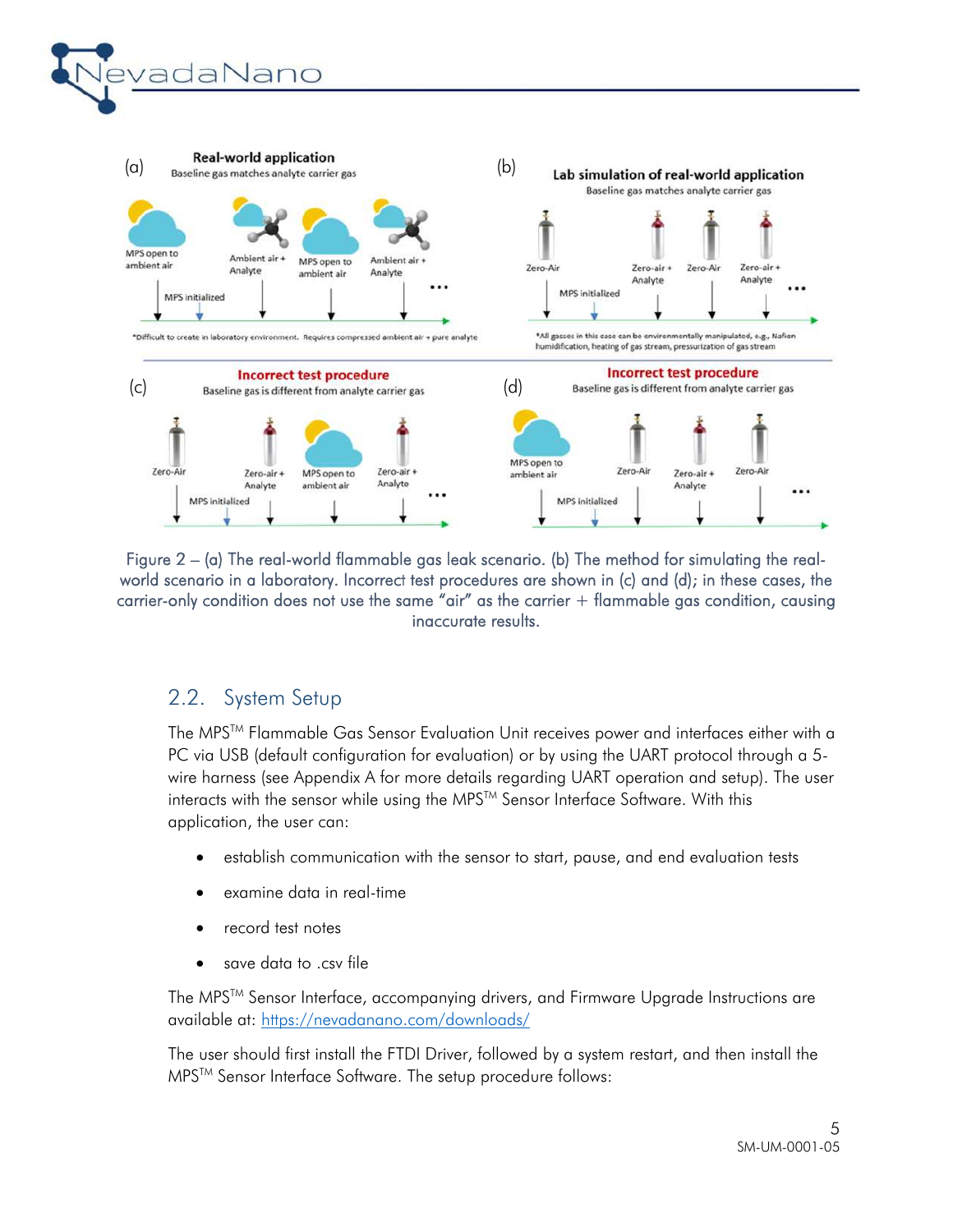

- 1. It is recommended that the computer used to operate the MPS sensor be powered on prior to plugging the sensor in, since the MPS receives its power from the computer. Interruption in power to the sensor will result in a sensor fault.
- 2. Connect the micro-USB cable to the MPS, then connect the opposite end of the USB cable to a USB port on the computer. The MPS will automatically receive power from the computer.
- 3. Using the supplied  $\frac{1}{4}$ -in tubing, connect the test gas system to one of the integrated barbed connectors on the MPS gas mask.
	- Test gas should be supplied to the sensor at rates no greater than 300 mL/min.
	- The use of Nafion  $1$  tubing is recommended to humidify the test gas stream.
- 4. Attach the gas mask to the housing by aligning the arrow on the gas mask at the 10 o'clock position and inserting the three tabs into the housing. Turn the mask clockwise until the arrows on the housing and mask align and the mask "clicks" into place. The barbs will be aligned across the horizontal axis of the housing.



Figure 3 – Proper gas mask attachment is achieved when the arrow points align and the barbs are in the horizontal position.



5. Open the MPS Sensor Interface application from the desktop icon:

 <sup>1</sup> For more information on Nafion, including its permeability for various gases, refer to: http://www.permapure.com/products/nafion-tubing/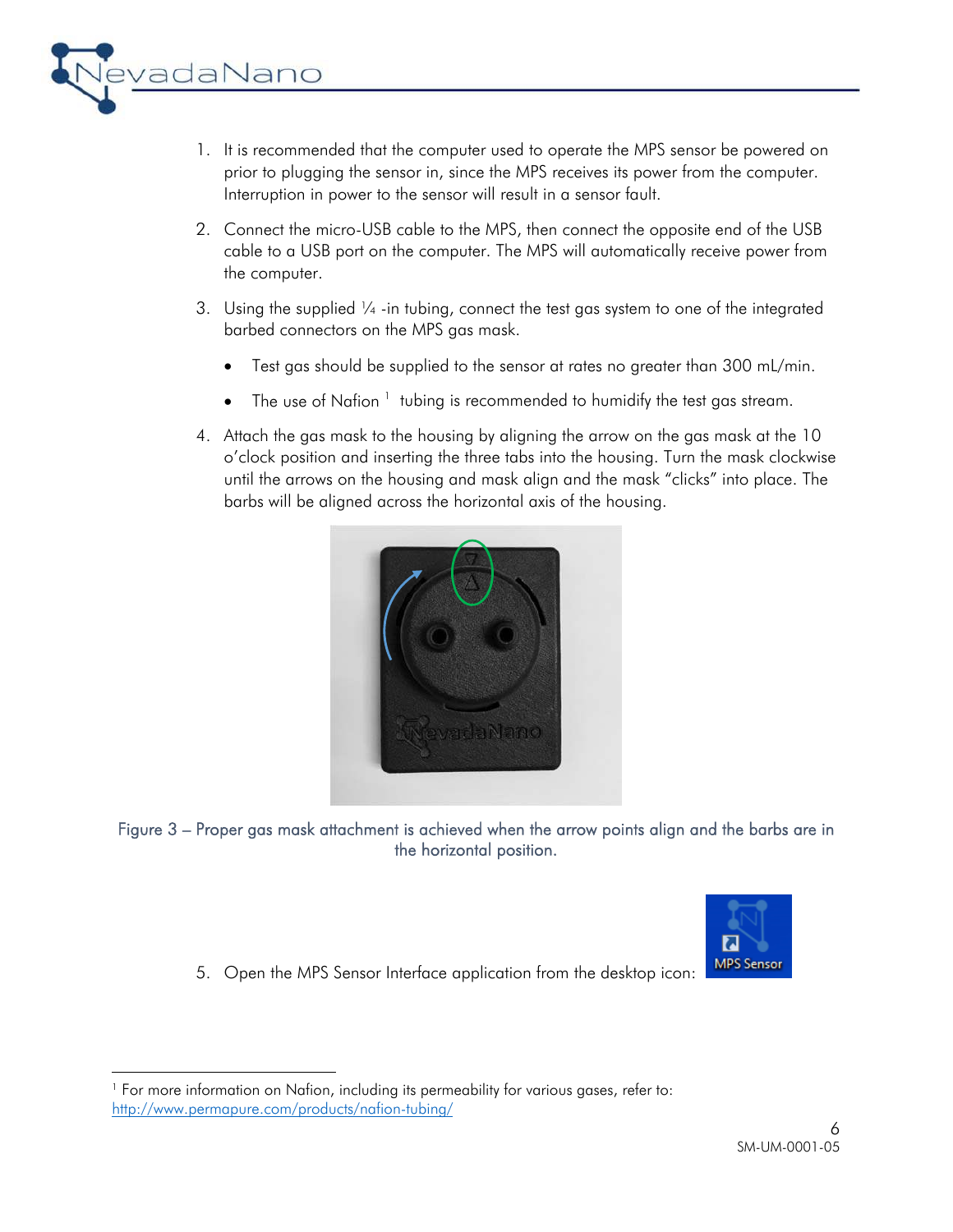

6. Click the "Find MPS Devices" button and select the MPS Flammable Gas Sensor connected to the computer (Figure 4). The sensor name is found on the sensor serial number in the form: Bxxxxxxxxx.



Figure 4 – (a) Selecting the active MPS™ Flammable Gas Sensor. (b) Device serial number

7. The MPS sensor is now ready for testing. Proceed to System Operation, and read thoroughly before continuing.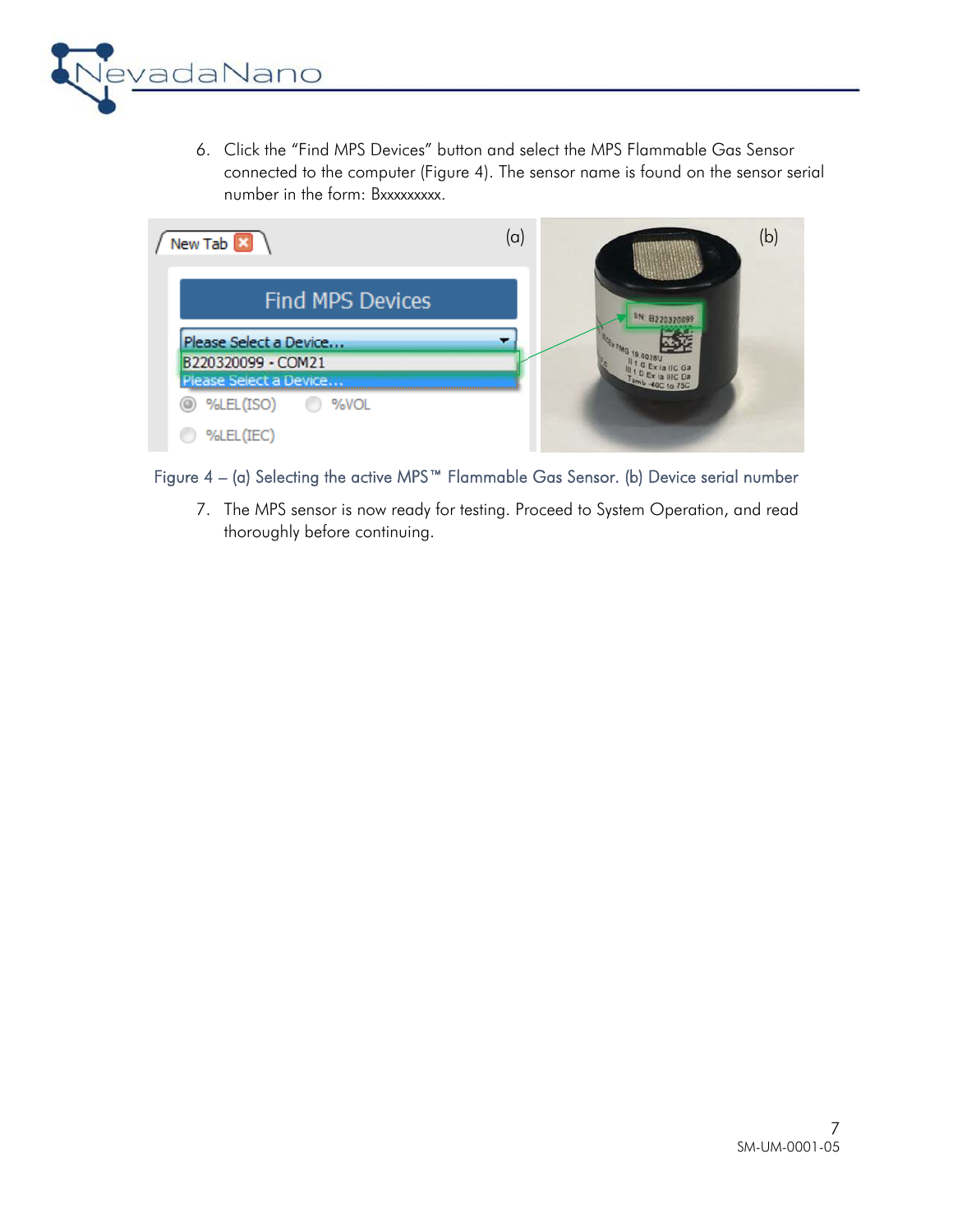

### 2.3. System Operation

A typical benchtop test setup is shown in Figure 5. A calibrated gas cylinder (e.g., zero-air, 50 %LEL methane in air) supplies gas from a 300-mL/min regulator via Nafion tubing to the gas mask. An example of a suitable regulator is a 70-series fixed-flow regulator, which is compatible with 34, 58, 74, 103 and 116-Liter aluminum cylinders as well as 103-Liter steel cylinders. Flow can be stopped by removing the regulator or closing the black knob. The Nafion tubing humidifies the analyte gas stream to ambient humidity levels without appreciable loss of analyte. The experimental test area should have adequate ventilation to avoid exposure of gases to the user. An additional zero-air gas cylinder should be applied to the sensor when analyte gas is not flowed.



Figure 5 – (a) Typical benchtop test setup. (b) Detail gas and PC connections.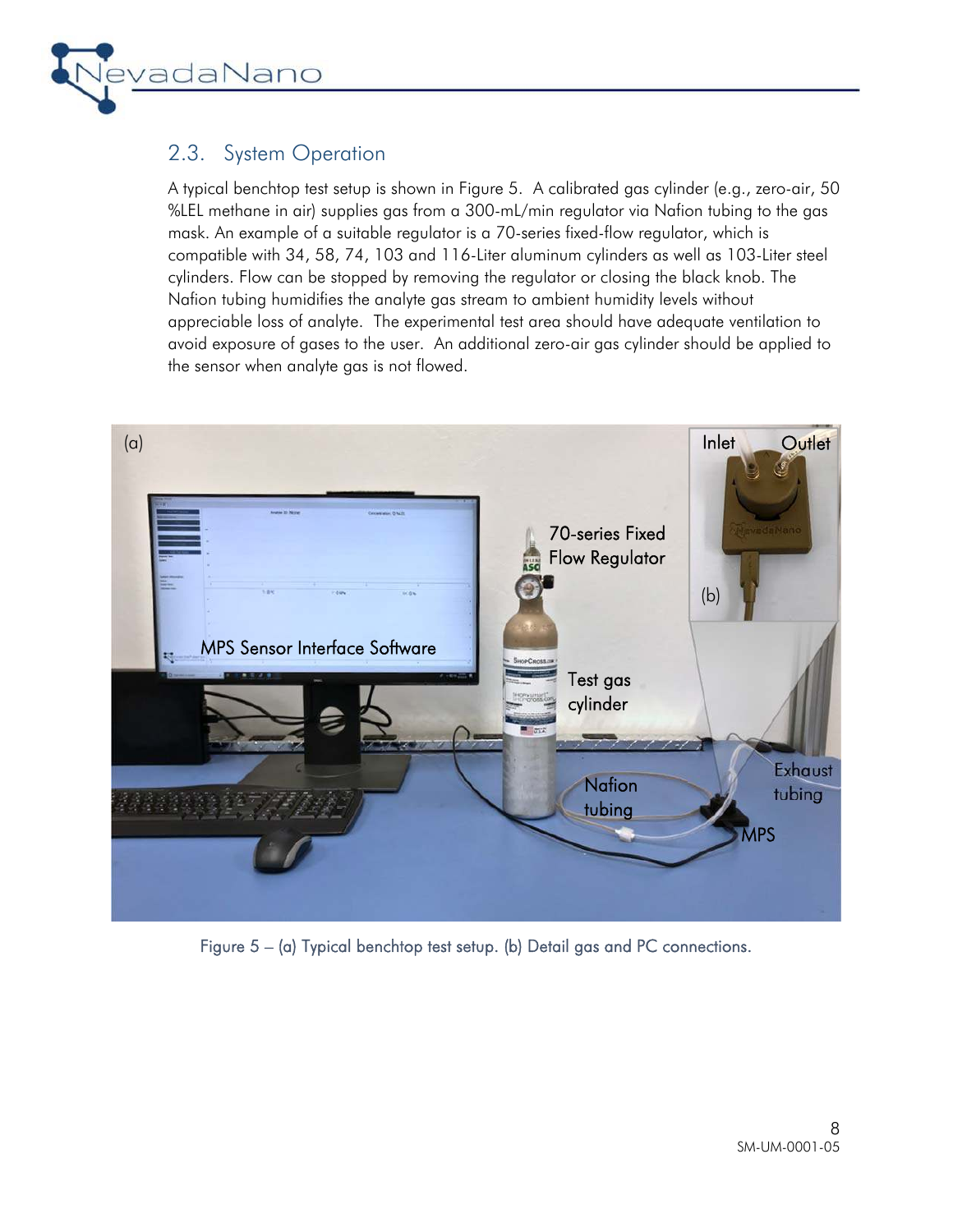

### 2.4. Conducting a Gas Test

1. After performing system setup, the concentration unit selector and start button will be enabled (highlighted in green in Figure 6). IMPORTANT: Start the flow of zero-air baseline gas over the MPS Flammable Gas Sensor and wait  $\sim$  1 minute for baseline gas to replace ambient air before proceeding. Select the desired concentration unit (%LEL(ISO), %LEL(IEC)  $^2$ , or %VOL) and click Start to begin data acquisition. Once the test starts, the concentration unit cannot be changed until the test finishes.

| B220320099 - COM21                                                                                                                                                                |                                                              |                  |               |               |                       |                                            |
|-----------------------------------------------------------------------------------------------------------------------------------------------------------------------------------|--------------------------------------------------------------|------------------|---------------|---------------|-----------------------|--------------------------------------------|
| <b>Find MPS Devices</b><br>8220320099 - COM21<br>$\overline{\phantom{a}}$                                                                                                         |                                                              | Analyte ID: None |               |               | Concentration: 0 %LEL |                                            |
| <b>Concentration Unit:</b><br>SWEL(ISO) %VOL<br>%LEL(IEC)<br><b>Start</b>                                                                                                         | 100<br>75<br>50                                              |                  |               |               |                       |                                            |
| Save Data<br><b>Edit Test Notes</b><br><b>Elapsed Time:</b><br>Cycles:                                                                                                            | 25<br>0<br>$\overline{0}$                                    | $\overline{1}$   | $\frac{1}{2}$ | 3             | $\overline{4}$        | 5                                          |
| <b>System Information</b><br><b>Sensor ready</b><br>Status:<br>B220320099<br>Sensor Name:<br>MPS Flam. Gas<br>Sensor Type:<br>Version Info:<br>Firmware: 3.0.5.0<br>Hardware: 1.0 | 5<br>A<br>$\mathbf{R}$                                       | T: 0 °C          |               | P: 0 kPa      | RH: 0 %               | 5<br>3                                     |
| Calibration Date: 09/01/2020<br>Firmware Up-to-Date<br>NevadaNano<br>Digital Scent for the Internet of Things                                                                     | $\overline{2}$<br>$\mathbf{1}$<br>0 <sub>0</sub><br>$\Omega$ | $\mathbf{1}$     | $\frac{1}{2}$ | $\frac{1}{3}$ | $\overline{4}$        | $\overline{2}$<br>$\mathbf{1}$<br>٦0<br>5. |

#### Figure 6 – MPS™ Flammable Gas Sensor Evaluation Software ready for testing. Sensor name is populated and start button is enabled.

2. The unit will acquire 10 baseline readings (Figure 7, highlighted in green). After this stabilization period, the sensor is ready for testing.

 2 %LEL(IEC) is available starting with version 3.0.5.0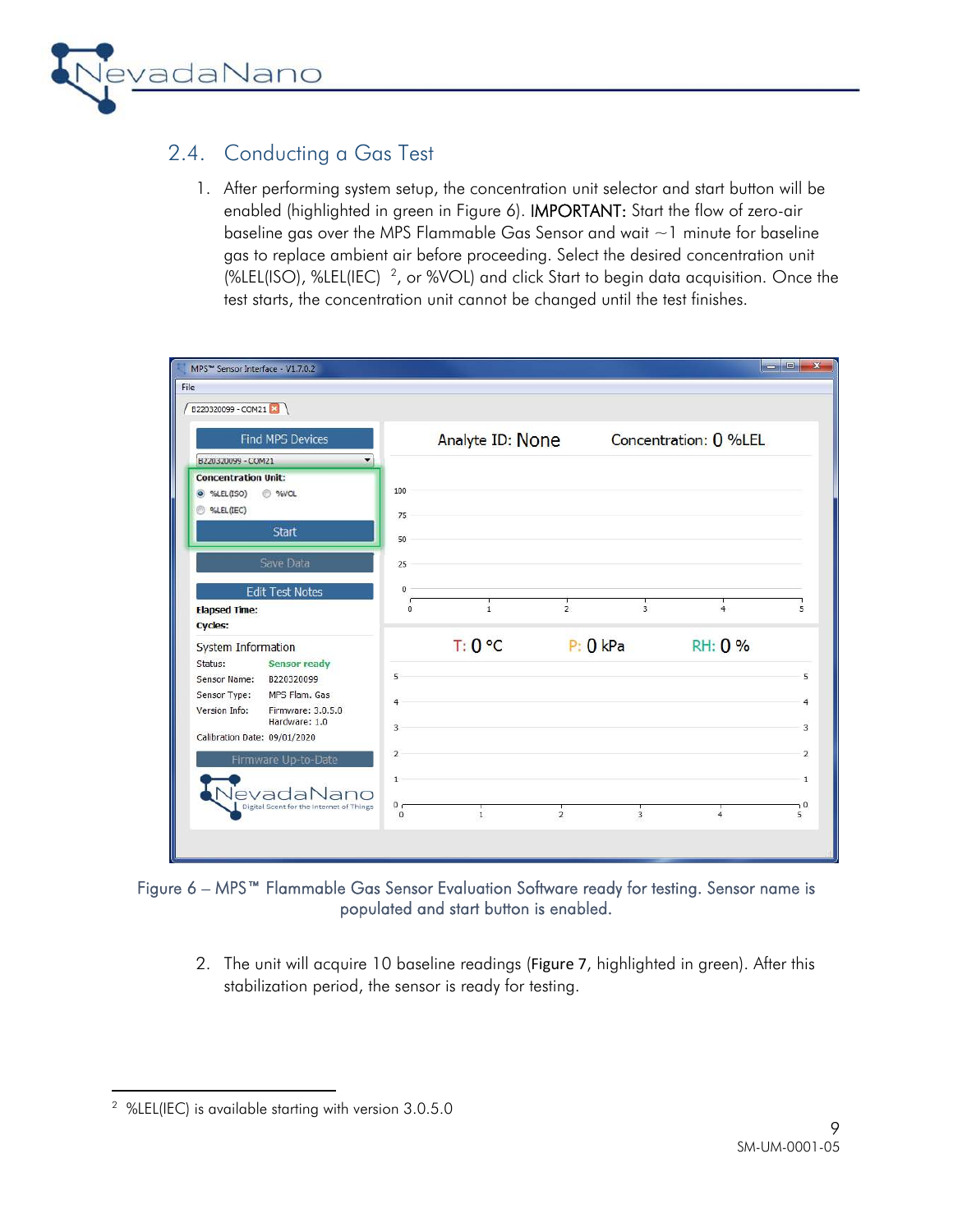| MPS <sup>™</sup> Sensor Interface - V1.7.0.2<br>File |          |              |                                                              |                |    |
|------------------------------------------------------|----------|--------------|--------------------------------------------------------------|----------------|----|
| B220320099 - COM21                                   |          |              |                                                              |                |    |
| <b>Find MPS Devices</b>                              |          |              | Analyte ID: Unknown Gas: 253 Concentration: -100.0 %LEL(ISO) |                |    |
| B220320099 - COM21<br>$\blacktriangledown$           |          |              |                                                              |                |    |
| <b>Concentration Unit:</b>                           |          |              |                                                              |                |    |
| @ %LEL(ISO)<br>%VOL                                  | 100      |              |                                                              |                |    |
| S %LEL(IEC)                                          | 75       |              |                                                              |                |    |
| Stop                                                 | 50       |              |                                                              |                |    |
|                                                      |          |              |                                                              |                |    |
| Save Data                                            | 25       |              |                                                              |                |    |
| <b>Edit Test Notes</b>                               | 0        |              |                                                              |                |    |
| Elapsed Time: 00h:00m:03s                            | $\Omega$ | $\mathbf{1}$ | $\overline{2}$                                               | 3              |    |
| Cycles:<br>$\mathbf{1}$                              |          |              |                                                              |                |    |
| System Information                                   |          | T: 22.7 °C   | P: 86.5 kPa                                                  | RH: 16.5%      |    |
| <b>Sensor Initializing</b><br>Status:                |          |              |                                                              |                |    |
| B220320099<br>Sensor Name:                           | 23       |              |                                                              |                |    |
| MPS Flam. Gas<br>Sensor Type:                        | 22       |              |                                                              |                | 95 |
| Version Info:<br>Firmware: 3.0.5.0<br>Hardware: 1.0  | 21       |              |                                                              |                | 90 |
| Calibration Date: 09/01/2020                         | 20       |              |                                                              |                |    |
| Firmware Up-to-Date                                  | 19       |              |                                                              |                | 85 |
|                                                      | 18       |              |                                                              |                | 80 |
| JevadaNano                                           | 17       |              |                                                              |                |    |
| Digital Scent for the Internet of Things             | $\circ$  | $\mathbf{1}$ | $\overline{2}$                                               | $\overline{3}$ | 75 |
|                                                      |          |              |                                                              |                |    |

Figure 7 – Acquiring sensor environmental baselines at the beginning of a test.

- 3. Next, apply a test gas cylinder and note the results. A stable gas reading should be displayed within 30 seconds of applying a test cylinder as the supplied gas mask equilibrates with the tank concentration.
- 4. After removing the test gas cylinder, reconnect to a zero air cylinder to purge the test gas and continue to maintain a stable environment.
- 5. Repeat steps 3, 4 as needed to test various gasses and concentrations. When analyte is not tested, it is important to keep the baseline/zero-gas flowing as the MPS smartalgorithms will periodically record baselines.

### 2.5. System Shutdown

vadaNano

The MPS™ Flammable Gas Sensor must be in an idle state before shutdown. Pause the current test and wait for the system status dialogue to display "Idle", then save or clear the data. The USB cable can now be disconnected.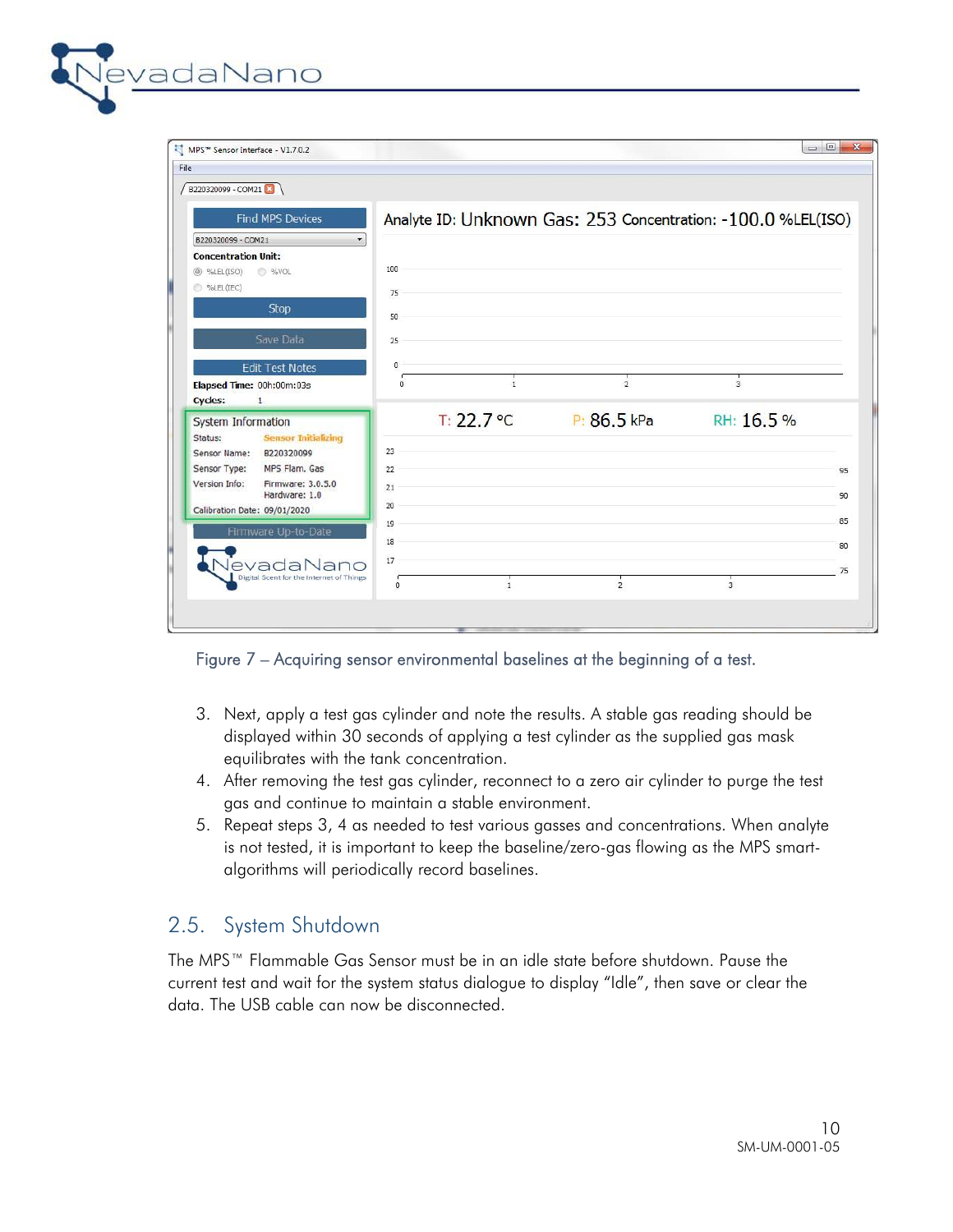

## 3.Data Collection and Analysis

During a test, the system generates a new data point every 2 seconds. Data can be visualized on the MPS™ Sensor Interface Software in real time throughout a test. Graphs can be resized and zoomed in and out while data are being collected. An example screenshot is shown in Figure 8. Graphs can be reset to auto-scale by double clicking on the desired axis.

| MPS™ Sensor Interface - V1.7.0.2                 |          |                     |    |             |     |                               |     | ول م |
|--------------------------------------------------|----------|---------------------|----|-------------|-----|-------------------------------|-----|------|
| B220320099 - COM21 3                             |          |                     |    |             |     |                               |     |      |
| <b>Find MPS Devices</b>                          |          | Analyte ID: Methane |    |             |     | Concentration: 50.0 %LEL(ISO) |     |      |
| B220320099 - COM21<br>$\overline{\phantom{a}}$   |          |                     |    |             |     |                               |     |      |
| <b>Concentration Unit:</b>                       |          |                     |    |             |     |                               |     |      |
|                                                  | 100      |                     |    |             |     |                               |     |      |
| %LEL(IEC)                                        | 75       |                     |    |             |     |                               |     |      |
| Stop                                             | 50       |                     |    |             |     |                               |     |      |
|                                                  |          |                     |    |             |     |                               |     |      |
| Save Data                                        | 25       |                     |    |             |     |                               |     |      |
| <b>Edit Test Notes</b>                           | 0        |                     |    |             |     |                               |     |      |
| Elapsed Time: 00h:02m:48s                        | $\Omega$ | 25                  | 50 | 75          | 100 | 125                           | 150 |      |
| <b>Cycles:</b><br>84                             |          |                     |    |             |     |                               |     |      |
| System Information                               |          | $T: 23.4$ °C        |    | P: 87.3 kPa |     | RH: 15.5 %                    |     |      |
| <b>Sensor OK</b><br>Status:                      |          |                     |    |             |     |                               |     |      |
| B220320099<br>Sensor Name:                       |          |                     |    |             |     |                               |     | 88.5 |
| MPS Flam, Gas<br>Sensor Type:                    |          |                     |    |             |     |                               |     |      |
| Version Info:<br>Firmware: 3.0.5.0               | 22       |                     |    |             |     |                               |     | 88   |
| Hardware: 1.0                                    | 20       |                     |    |             |     |                               |     | 87.5 |
| Calibration Date: 09/01/2020                     |          |                     |    |             |     |                               |     |      |
| Firmware Up-to-Date                              | 18       |                     |    |             |     |                               |     | 87   |
|                                                  |          |                     |    |             |     |                               |     | 86.5 |
| adal<br>Digital Scent for the Internet of Things | 16       |                     |    |             |     |                               |     |      |
|                                                  | $\Omega$ | 25                  | 50 | 75          | 100 | 125                           | 150 |      |

Figure 8 – MPS™ Flammable Gas Sensor Evaluation Unit during testing.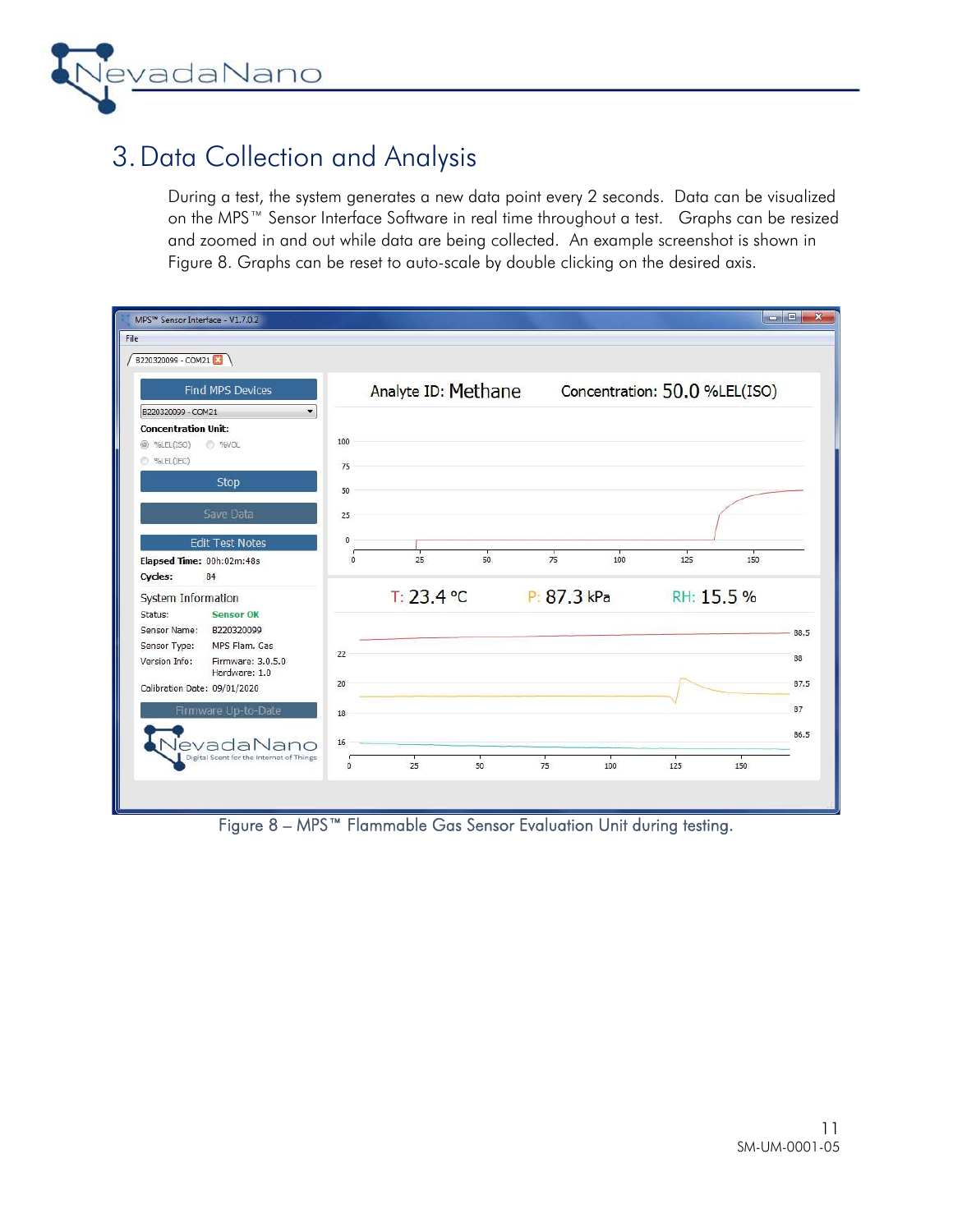

### 3.1. Adding Test Notes

The user must enter test notes by clicking the "Edit Test Notes" button highlighted in green in Figure 9 any time prior to saving data. A set of example test notes is shown below.

| MPS™ Sensor Interface - V1.7.0.2                                      |                                             |                                         |     |                              | $-1$ | $\Sigma$ |
|-----------------------------------------------------------------------|---------------------------------------------|-----------------------------------------|-----|------------------------------|------|----------|
| File<br>B220320099 - COM21                                            |                                             |                                         |     |                              |      |          |
| <b>Find MPS Devices</b><br>B220320099 - COM21                         |                                             | Analyte ID: None                        |     | Concentration: 0.0 %LEL(ISO) |      |          |
| <b>Concentration Unit:</b><br><sup>O</sup> %LEL(ISO)<br><b>O</b> %VOL | B220320099 - Test Notes                     |                                         |     | ð<br>$\Sigma\!3$             |      |          |
| %LEL(IEC)                                                             | Test Name *                                 | <b>InitialTest</b>                      |     |                              |      |          |
| <b>Start</b>                                                          | Analyte(s) Description                      | Methane 50% LEL                         |     |                              |      |          |
| Save Data                                                             | Environment Description Benchtop conditions |                                         |     |                              |      |          |
| <b>Edit Test Notes</b>                                                | <b>Additional Test Notes</b>                | First analyte exposure following setup. |     |                              |      |          |
| Elapsed Time: 00h:04m:21s                                             |                                             |                                         |     |                              | 250  |          |
| <b>Cycles:</b><br>130                                                 |                                             |                                         |     |                              |      |          |
| <b>System Information</b>                                             |                                             |                                         |     |                              | 5.4% |          |
| Idle<br>Status:<br>B220320099<br>Sensor Name:                         |                                             |                                         |     |                              |      |          |
| MPS Flam. Gas<br>Sensor Type:                                         |                                             |                                         |     |                              |      | 89       |
| Version Info:<br>Firmware: 3.0.5.0<br>Hardware: 1.0                   | * Required                                  |                                         |     | OK                           |      | 88       |
| Calibration Date: 09/01/2020                                          |                                             |                                         |     |                              |      | 87       |
| Firmware Up-to-Date                                                   | 18                                          |                                         |     |                              |      | 86       |
| evadaNano                                                             | 16                                          |                                         |     |                              |      | 85       |
| Digital Scent for the Internet of Things                              | 50<br>$\Omega$                              | 100                                     | 150 | 200                          | 250  |          |
|                                                                       |                                             |                                         |     |                              |      |          |
|                                                                       |                                             |                                         |     |                              |      |          |

Figure 9 – Example test notes dialogue box.

After entering the experimental test notes, click "Save Data". A dialogue box will appear to prompt the user to select a directory for saved test data. After saving, the user can now clear the data and begin another test by clicking 'x' on the tab and going to File->New.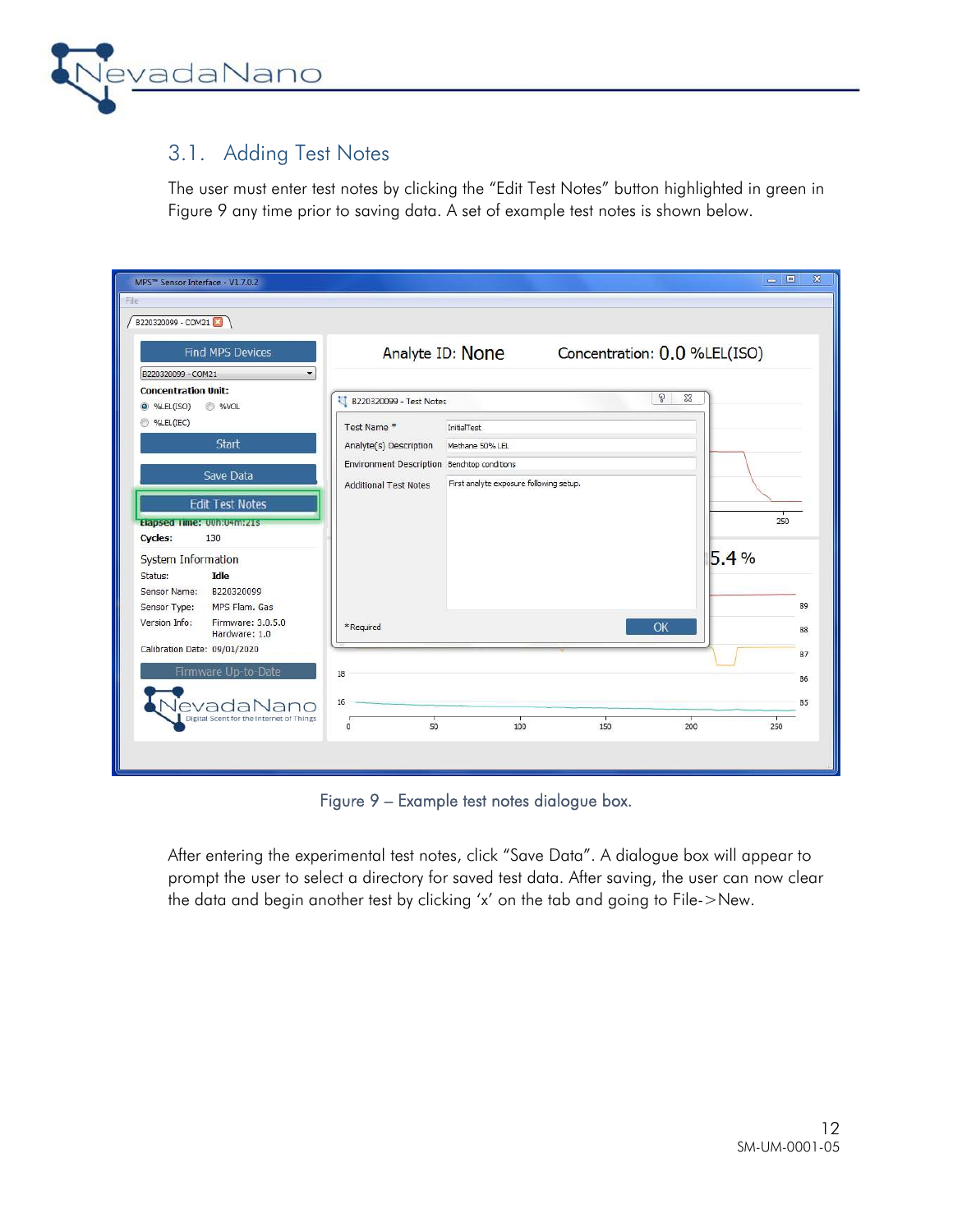

### 3.2. Saving Data

Throughout a test, data are continuously updated and stored in a temporary directory. Once a test is complete, data can be saved to a drive location specified by the user. The folder created in this step is named using the following format:

Year Month Day-Time SensorName\_testName

Here is an example:

2019 07 24-173313 B220320099 InitialTest

Avoid using hyphen and special characters ( $-$ ,  $\setminus$ ,  $/$ ,  $\%$ , & ) when saving data.

The data folder will contain:

- 1. **timelog.txt** This file provides the start, pause, re-start, and end times of a test. Here is an example: 2019\_07\_24 - 17\_22\_10: Started 2019\_07\_24 - 17\_28\_00: Stopped 2019\_07\_24 - 17\_33\_13: Data saved
- 2. mpsData.csv This is a comma-separated-value formatted file that contains all the data from the test, organized in columns:

| Time<br>ls | Cycle | T [C] | $P$ [kPa] | <b>RH [%]</b> | Gas ID | Conc [%LEL] |
|------------|-------|-------|-----------|---------------|--------|-------------|
|            |       |       |           |               |        |             |

3. testNotes.txt – This file provides a record of the test notes entered in the user dialogue box before saving.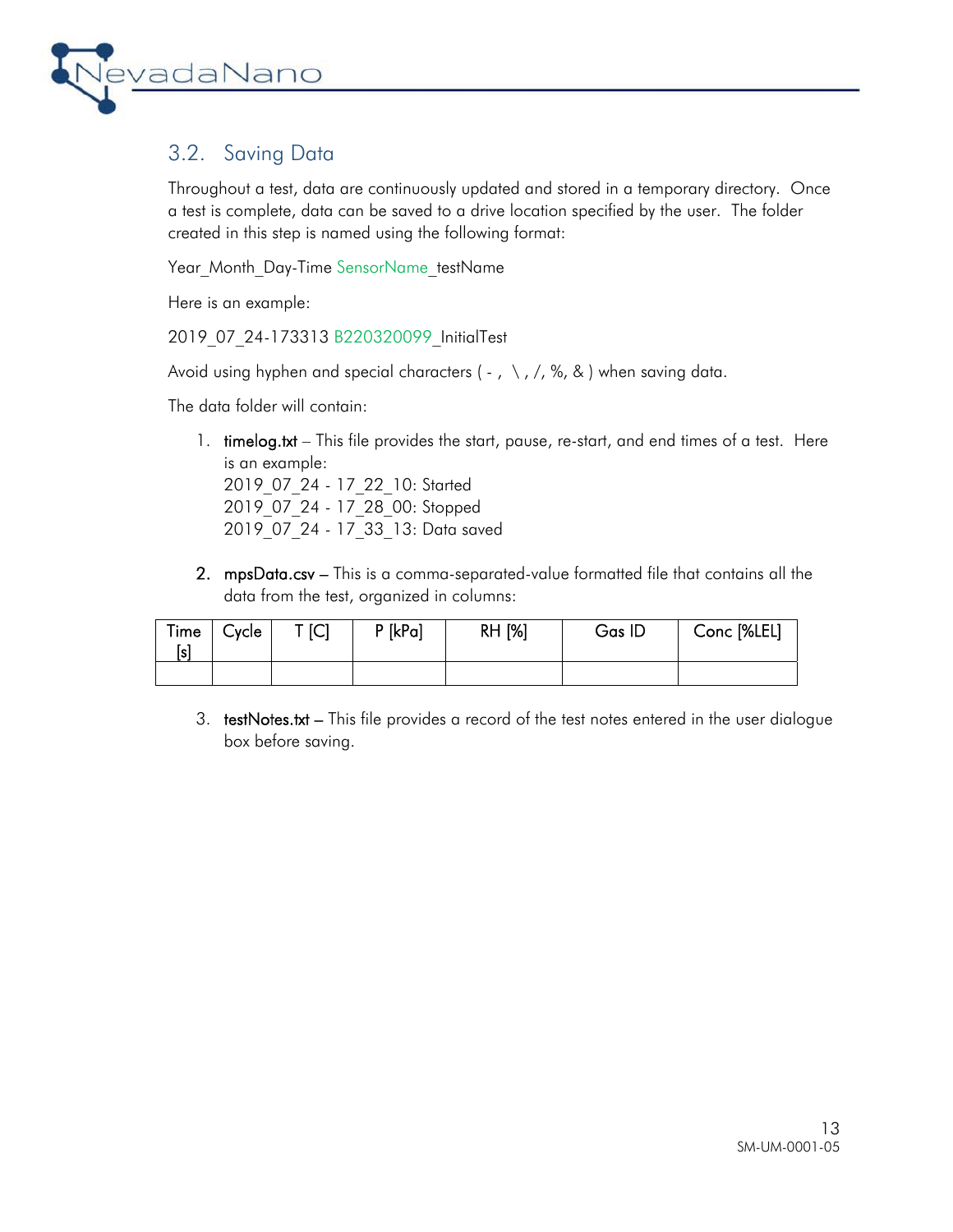

## 4. General Guidelines

- 1. Follow all applicable lab safety procedures.
- 2. Using gas source concentrations below 100 %LEL (50 %LEL is common) will ensure that flammable conditions are not created in the test setup.
- 3. Lecture bottles with gas concentrations near 50 %LEL are commonly used for calibration of gas detection instruments in the field, and do not create unsafe (flammable) or unhealthy (toxic) gas conditions because the gases dilute quickly to safe concentrations when released into ambient air at 300 mL/min. Nonetheless, it's a good idea to ventilate the workspace, especially for prolonged tests. Implement a dilution/evacuation system to avoid exceeding the PEL.
- 4. Operate the unit within its specification ranges (temperature, pressure, concentration range, etc.).
- 5. The Nafion tubing is fragile. Avoid kinking or stressing the tubing to maintain adequate flow to the sensor.

## 5.Definitions

| Term                                 | <b>Definition</b>                                                                                                                                                                                                                                                                                                                                                                                                                             |
|--------------------------------------|-----------------------------------------------------------------------------------------------------------------------------------------------------------------------------------------------------------------------------------------------------------------------------------------------------------------------------------------------------------------------------------------------------------------------------------------------|
| %LEL (Percent Lower Explosive Limit) | The percentage of the concentration at which a gas or vapor in<br>air becomes capable of burning or exploding in the presence<br>of an ignition source (e.g., arc, heat, flame). For example, 10<br>%LEL methane means ten percent of the concentration at which<br>methane becomes flammable. (Methane becomes flammable<br>at 5% by volume in air, so a sample measuring 10 %LEL would<br>be 0.5% methane by volume, or 5,000 ppm methane). |
| PEL (Permissible Exposure Limit)     | A legal limit on the amount or concentration of a substance in<br>the air to which a person can be exposed.                                                                                                                                                                                                                                                                                                                                   |
| %LEL (ISO)                           | The concentrations in accordance to the ISO 10156 standard.                                                                                                                                                                                                                                                                                                                                                                                   |
| %LEL (IEC)                           | The concentrations in accordance to IEC60079-20-1 and<br>companion specification EN61779                                                                                                                                                                                                                                                                                                                                                      |

Refer to the MPS Flammable Gas Sensor datasheet for more details and information at: https://nevadanano.com/downloads/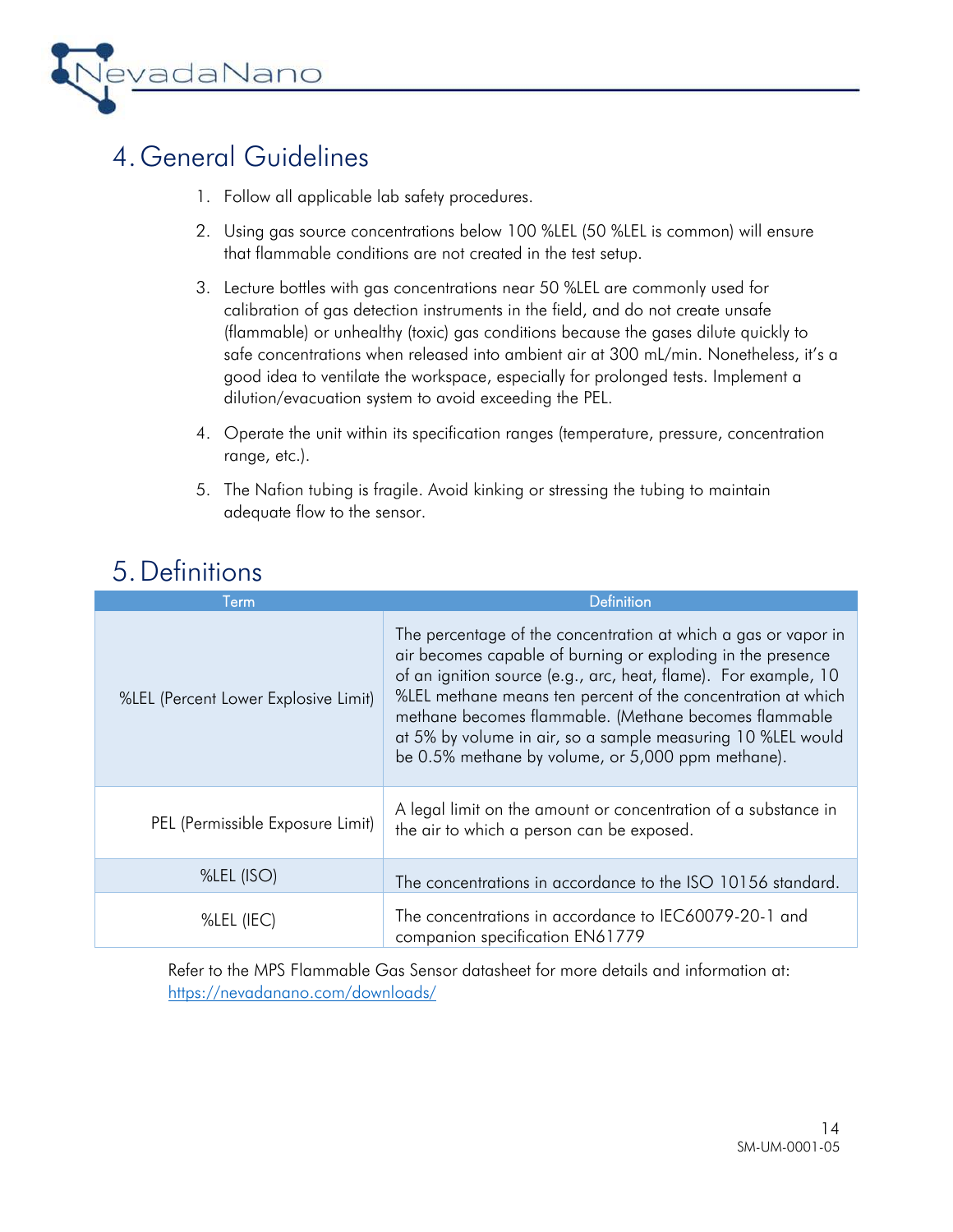

### Appendix A: Alternative Communication Configuration

An evaluation that requires direct communication to the MPS<sup>™</sup> Flammable Gas Sensor via UART or I<sup>2</sup>C is shown in Figure 10. This configuration requires that the optional micro USB plug be inserted into the unused USB port when actively interfacing with the sensor via the 5 pin header located on the sensor PCB. The recommended 5-Pin mating connector has a Molex P/N: 0050579205. Please consult with NevadaNano regarding communication or system integration issues.



#### Figure 10 – Alternative communication configuration. The micro USB plug (a) is inserted prior to interfacing with the sensor via the 5-pin header (b)

Given the custom nature of this configuration, the following should be considered:

- Reversing the polarity of the input power will result in a damaged sensor
- Improper installation of the micro USB plug could result in interference on the communication line, corrupt or missing data, etc.
- The analog output of the sensor is available in all configuration scenarios

Table 1 details the pinout of the 5-pin header located on the MPS™ Flammable Gas Sensor evaluation PCB.

| Table 1: 5-pin header pinout |                      |  |  |  |  |
|------------------------------|----------------------|--|--|--|--|
| <b>Pin Number</b>            | <b>Function</b>      |  |  |  |  |
|                              | GND                  |  |  |  |  |
|                              | $V+$ (5.25V to 3.0V) |  |  |  |  |
| 3                            | Sensor TX/SCL        |  |  |  |  |
|                              | Sensor RX/SDA        |  |  |  |  |
|                              | Analog Out           |  |  |  |  |